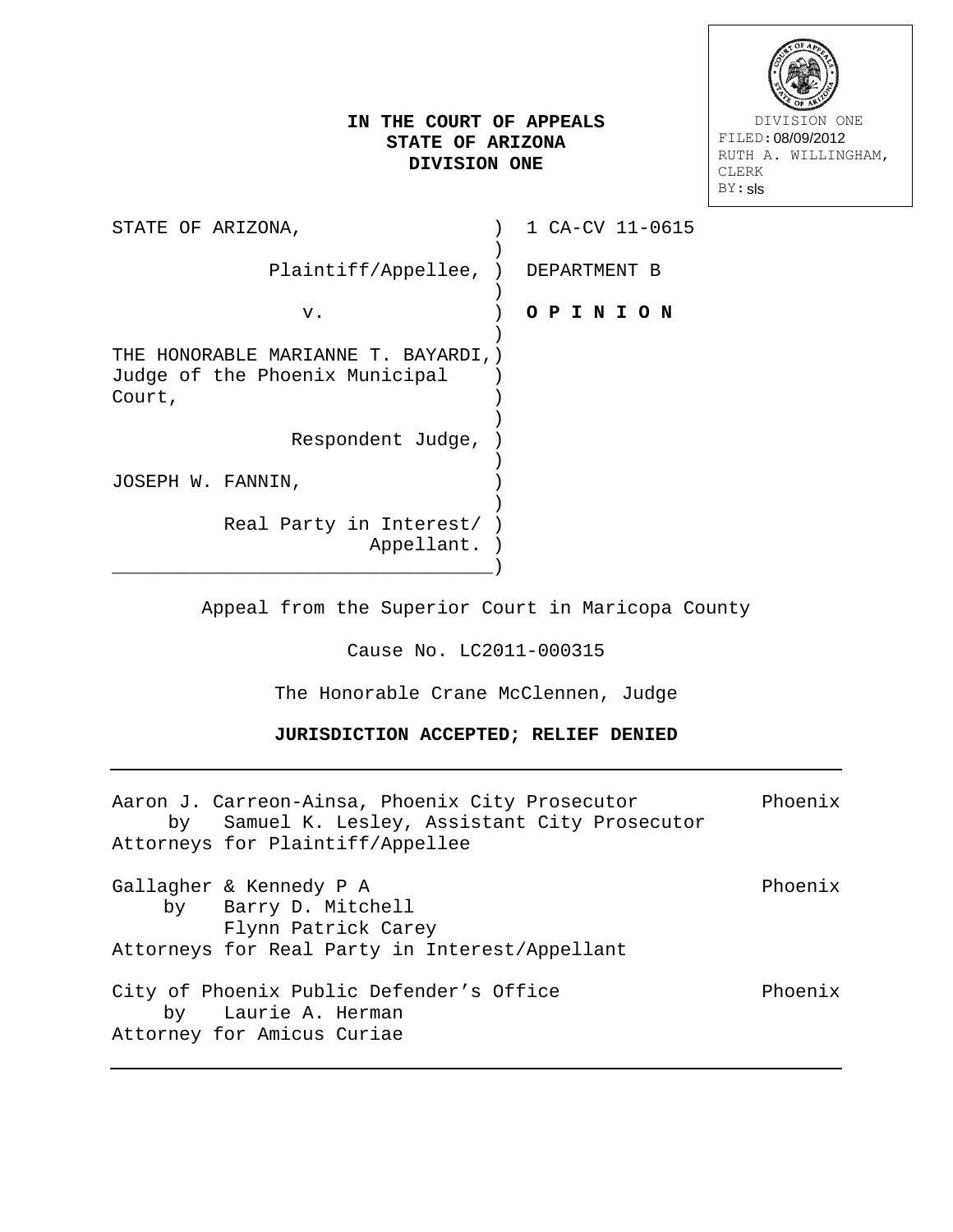## **T H U M M A**, Judge

<span id="page-1-0"></span> $\overline{a}$ 

**¶1** Defendant Joseph W. Fannin is charged in municipal court with driving with an impermissible drug in his body in violation of Arizona Revised Statutes ("A.R.S.") section 28-  $1381(A)(3)$  $1381(A)(3)$  (West  $2012)$ .<sup>1</sup> Fannin challenges the superior court's holding that A.R.S. § 28-1381(D) creates an affirmative defense requiring him to prove by a preponderance of the evidence that he was using the drug as prescribed by a medical practitioner. For the following reasons, we accept jurisdiction and deny relief.

## **FACTUAL AND PROCEDURAL HISTORY**

**¶2** The State has charged Fannin with two counts of driving under the influence. Count I, which is not at issue here, alleges Fannin drove while impaired to the slightest degree in violation of A.R.S. § 28-1381(A)(1). Count II, which is at issue here, alleges Fannin drove with an impermissible drug or its metabolite in his body in violation of A.R.S. § 28- 1381(A)(3).

**¶3** Under 28-1381(D), a defendant "is not guilty" of a 28- 1381(A)(3) charge if the defendant was "using a drug, as

<sup>&</sup>lt;sup>1</sup> Absent material revisions, we cite the current Westlaw version of applicable statutes.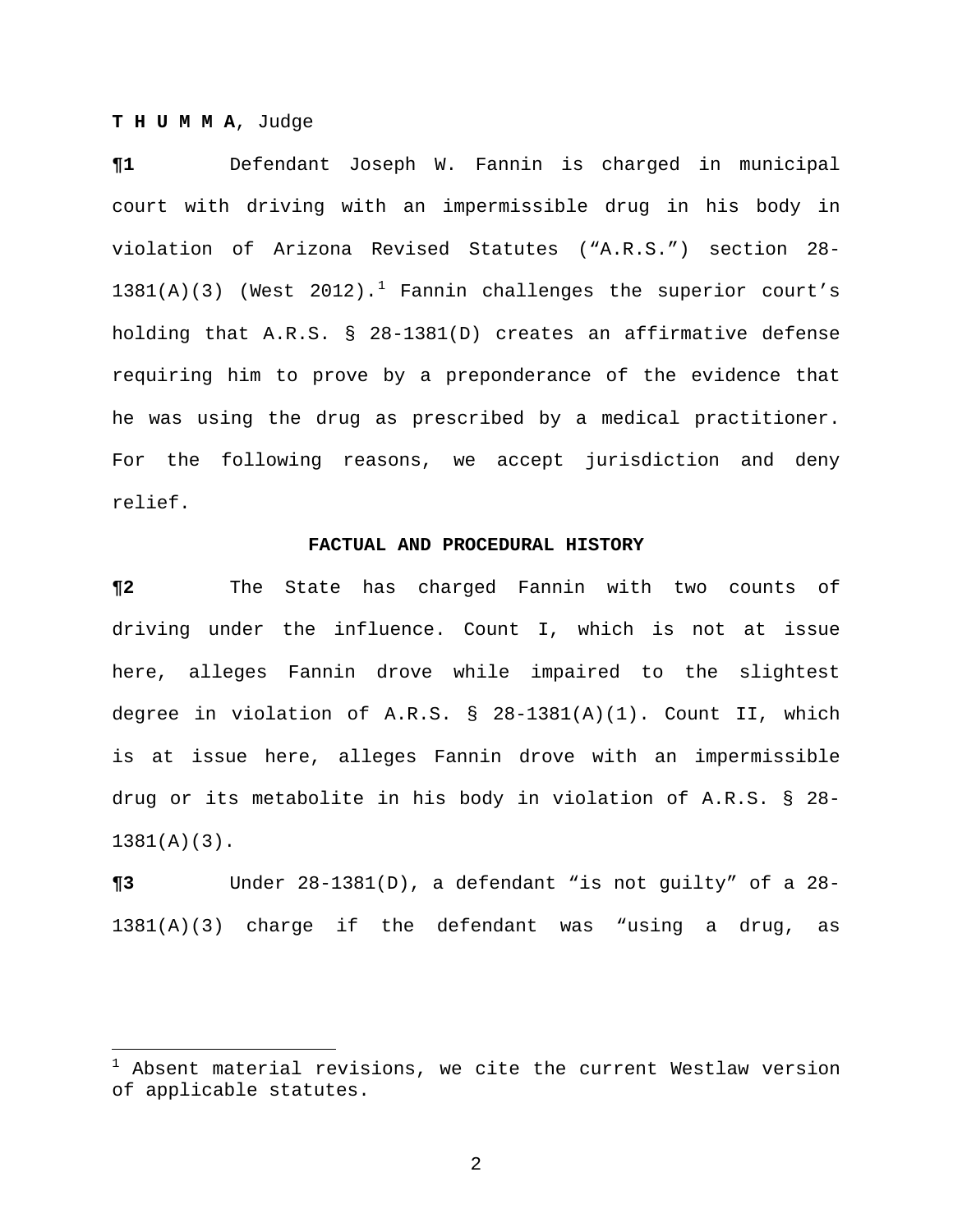prescribed by a medical practitioner."<sup>[2](#page-2-0)</sup> Before the municipal court, Fannin argued 28-1381(D) establishes a justification defense requiring the State to prove beyond a reasonable doubt that he was not using prescription drugs as prescribed by a medical practitioner. Fannin submitted a jury instruction for Count II requiring the State to prove that "[t]he defendant was not taking the Methadone, Klonopin or Ritalin as prescribed by a licensed medical practitioner." The State objected, arguing 28- 1381(D) is an affirmative defense requiring Fannin to prove by a preponderance of the evidence that he was using prescription drugs as prescribed.

**¶4** The municipal court found 28-1381(D) is a justification defense and not an affirmative defense. The court found Fannin has the burden to make a prima facie showing that he was using prescription drugs as prescribed and, if such a showing is made, the State would have "the burden of proving beyond a reasonable doubt that [Fannin] did not take the medication in accordance with a valid prescription."

**¶5** The State challenged the municipal court's ruling by filing a special action petition with the superior court. The superior court accepted jurisdiction and granted relief, holding

 $\overline{a}$ 

<span id="page-2-0"></span> $2$  "A person using a drug as prescribed by a medical practitioner licensed pursuant to title 32, chapter 7, 11, 13 or 17 is not guilty of violating subsection A, paragraph 3 of this section." A.R.S. § 28-1381(D).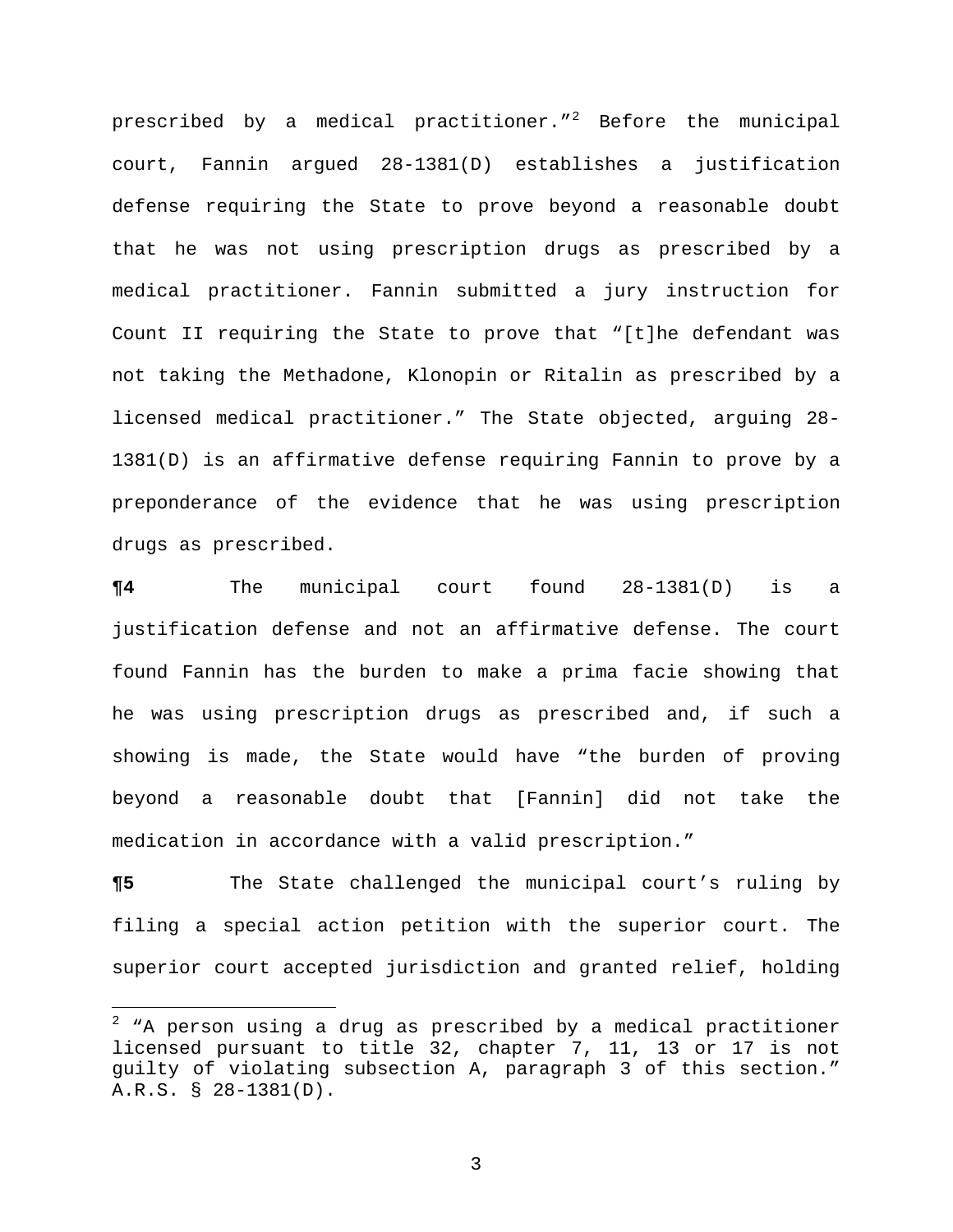28-1381(D) is an affirmative defense. Fannin appeals from the superior court's decision.

#### **DISCUSSION**

# **I. Jurisdiction**

 $\overline{a}$ 

**¶6** Our appellate jurisdiction is purely statutory. Ariz. Const. Art. VI § 9; *Hall Family Props., Ltd. v. Gosnell Dev. Corp.,* 185 Ariz. 382, 386, 916 P.2d 1098, 1102 (App. 1995). If we decide a case beyond our statutory jurisdiction, the decision is of no force and effect. *State v. Avila*, 147 Ariz. 330, 334, 710 P.2d 440, 444 (1985). We have an independent duty to determine whether we have jurisdiction*. Sorensen v. Farmers Ins. Co. of Ariz.,* 191 Ariz. 464, 465, 957 P.2d 1007, 1008 (App. 1997).

**¶7** Both parties summarily state that appellate jurisdiction is proper pursuant to A.R.S. §§ 12-2101(A)(1) &  $(4).$ <sup>[3](#page-3-0)</sup> It is not clear, however, that we have appellate

<span id="page-3-0"></span><sup>&</sup>lt;sup>3</sup> Although the parties also cite Arizona Rules Of Procedure for Special Actions 8(a), that rule cannot expand appellate jurisdiction beyond any statutory grant. *See Avila*, 147 Ariz. at 334, 710 P.2d at 444.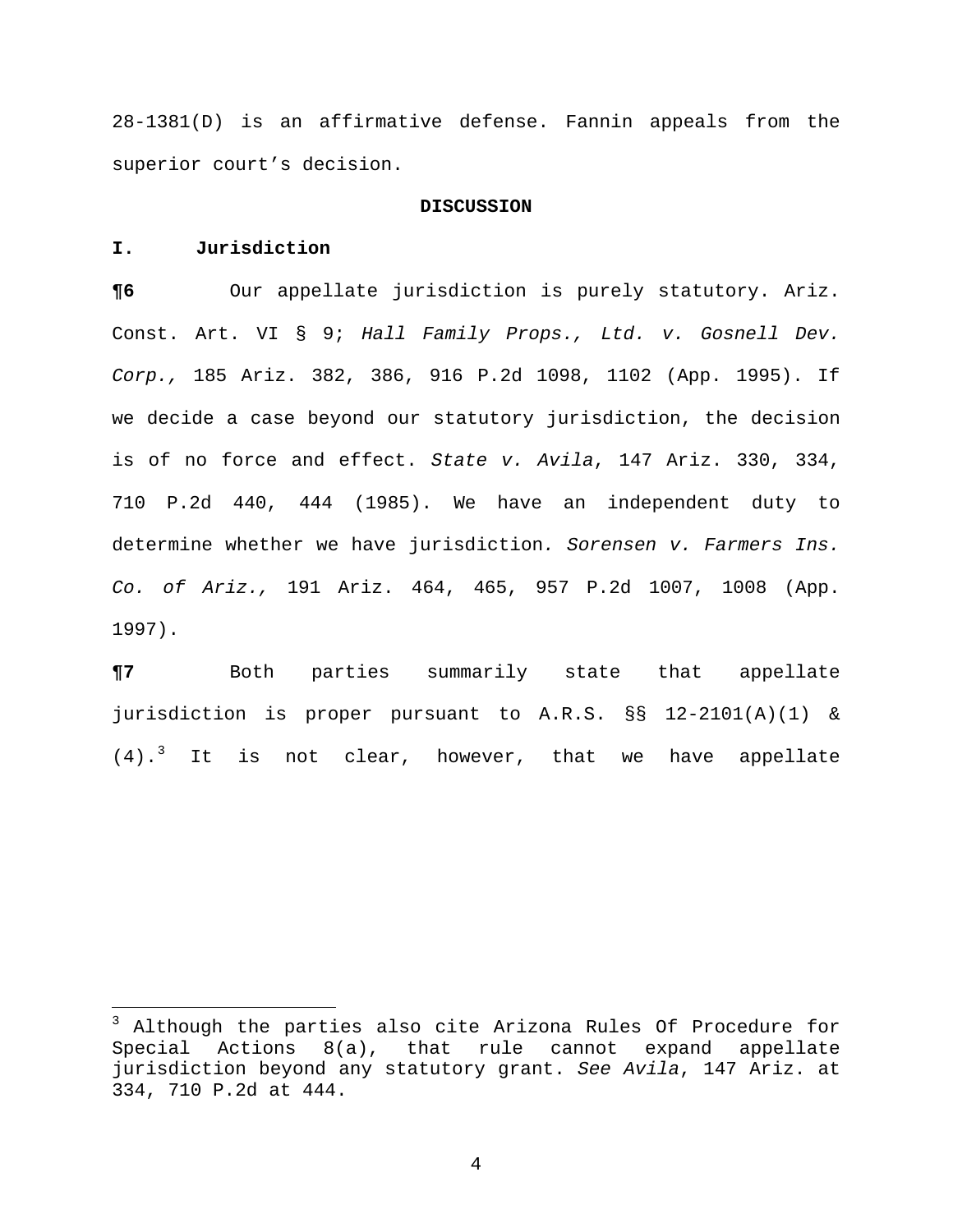jurisdiction over the superior court's minute entry.<sup>[4](#page-4-0)</sup> Without *[State ex rel. Romley v. Martin,](http://web2.westlaw.com/find/default.wl?mt=Arizona&db=4645&stid=%7b9d5c2785-c6a8-404e-81c5-a7ea3f7350db%7d&tc=-1&rp=%2ffind%2fdefault.wl&findtype=Y&ordoc=2015666230&serialnum=2002457535&vr=2.0&fn=_top&sv=Split&tf=-1&referencepositiontype=S&pbc=3DBD2BF5&referenceposition=1143&rs=WLW12.04)* 203 Ariz. 46, 47, decision. *See*  [¶ 4, 49 P.3d 1142, 1143 \(App.](http://web2.westlaw.com/find/default.wl?mt=Arizona&db=4645&stid=%7b9d5c2785-c6a8-404e-81c5-a7ea3f7350db%7d&tc=-1&rp=%2ffind%2fdefault.wl&findtype=Y&ordoc=2015666230&serialnum=2002457535&vr=2.0&fn=_top&sv=Split&tf=-1&referencepositiontype=S&pbc=3DBD2BF5&referenceposition=1143&rs=WLW12.04) 2002) ; *[see also Danielson v.](http://web2.westlaw.com/find/default.wl?mt=Arizona&db=4645&stid=%7b9d5c2785-c6a8-404e-81c5-a7ea3f7350db%7d&tc=-1&rp=%2ffind%2fdefault.wl&findtype=Y&ordoc=2021094350&serialnum=2001565149&vr=2.0&fn=_top&sv=Split&tf=-1&referencepositiontype=S&pbc=AD471232&referenceposition=759&rs=WLW12.04)*  deciding that issue, we elect to exercise special action jurisdiction. It does not appear that either party has "an equally plain, speedy, and adequate remedy by appeal." Ariz. R. P. Spec. Act. 1(a). Moreover, the issue presented is of statewide importance and has yet to be resolved in any appellate *Evans,* [201 Ariz. 401, 411, ¶ 35, 36 P.3d 749, 759 \(App. 2001\)](http://web2.westlaw.com/find/default.wl?mt=Arizona&db=4645&stid=%7b9d5c2785-c6a8-404e-81c5-a7ea3f7350db%7d&tc=-1&rp=%2ffind%2fdefault.wl&findtype=Y&ordoc=2021094350&serialnum=2001565149&vr=2.0&fn=_top&sv=Split&tf=-1&referencepositiontype=S&pbc=AD471232&referenceposition=759&rs=WLW12.04) (after finding appellate jurisdiction lacking, court *sua sponte* accepted special action jurisdiction).<sup>[5](#page-4-1)</sup> Accordingly, in our

<span id="page-4-0"></span> $\overline{a}$ <sup>4</sup> No judgment was entered by the superior court. *See* A.R.S. §§ 12-2101(A)(1) (authorizing appeal "[f]rom a final judgment entered in a[] . . . special proceeding commenced in a superior court"); (A)(4) (authorizing appeal from final order "after judgment"). The superior court's minute entry discusses what should happen at trial "if [Fannin] chooses to use the defense provided" in 28-1381(D), but does not finally decide the case or any claim or defense. Accordingly, it is unclear whether the minute entry is an appealable "final order affecting a substantial right made in a special proceeding." A.R.S. § 12- 2101(A)(4); *see also In re Approximately \$50,000.00 In U.S. Currency*, 196 Ariz. 626, 628, ¶ 5, 2 P.3d 1271, 1273 (App. 2000) (construing predecessor statute; noting "final order is one that disposes of the case, leaving no question open for the court's determination") (citing *[McAlister v. Citibank \(Arizona\),](http://web2.westlaw.com/find/default.wl?mt=Arizona&db=661&stid=%7b9d5c2785-c6a8-404e-81c5-a7ea3f7350db%7d&tc=-1&rp=%2ffind%2fdefault.wl&findtype=Y&ordoc=2000363581&serialnum=1992075959&vr=2.0&fn=_top&sv=Split&tf=-1&pbc=8592348D&rs=WLW12.04)* 171 [Ariz. 207, 829 P.2d](http://web2.westlaw.com/find/default.wl?mt=Arizona&db=661&stid=%7b9d5c2785-c6a8-404e-81c5-a7ea3f7350db%7d&tc=-1&rp=%2ffind%2fdefault.wl&findtype=Y&ordoc=2000363581&serialnum=1992075959&vr=2.0&fn=_top&sv=Split&tf=-1&pbc=8592348D&rs=WLW12.04) 1253 (1992)). Finally, even after entry of judgment by the municipal court, neither party would have an appeal to this court as of right. A.R.S. § 22-375(A).

<span id="page-4-1"></span><sup>&</sup>lt;sup>5</sup> The record indicates the City of Phoenix alone prosecuted nearly 650 charges under 28-1381(A)(3) in the twelve months ending May 1, 2011, each of which could implicate 28-1381(D).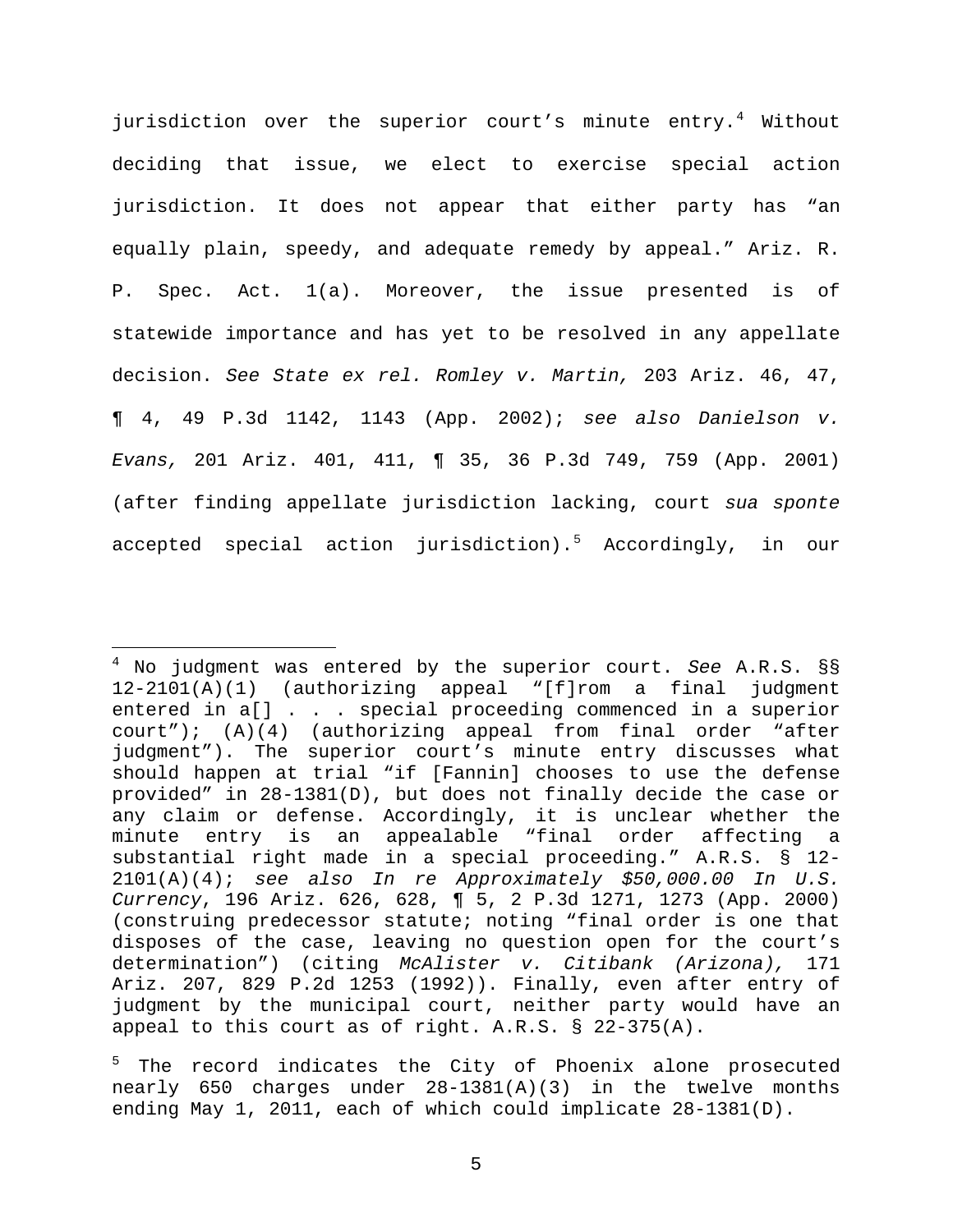discretion, we exercise special action jurisdiction. *See* A.R.S. § 12-120.21(A)(4); Ariz. R. P. Spec. Act. 1(a).

## **II. Statutory Construction**

### **a. Statutory Overview**

**¶8** It a misdemeanor "for a person to drive or be in actual physical control of a vehicle . . . [w]hile there is any drug defined in [A.R.S.] § 13-3401 or its metabolite in the person's body." A.R.S. § 28-1381(A)(3). Actual impairment is not required; driving with any detectible amount of any prohibited drug or its metabolite in the driver's body is a violation. *Id.; see also State v. Hammonds*, 192 Ariz. 528, 530-32, 968 P.2d 601, 603-05 (App. 1998) (describing scope and purpose of statutory predecessor); *State v. Phillips*, 178 Ariz. 368, 370-72, 873 P.2d 706, 708-10 (App. 1994) (same).

**¶9** "Any drug" includes dozens of substances in three categories, ranging from methamphetamine to prescription drugs. *See* A.R.S. §§ 13-3401(6) ("Dangerous drug[s]"); (20) ("Narcotic drugs") and (28) ("Prescription-only drug[s]"). The State need not show use of illegal drugs or abuse of prescription drugs to prove a violation. *See* A.R.S. § 28-1381(A)(3). Guilt may be established by proving "any drug" listed in 13-3401 or its metabolite was in a driver's body.

**¶10** Section 28-1381(D) provides a narrow safe harbor for a defendant charged with violating 28-1381(A)(3). "A person using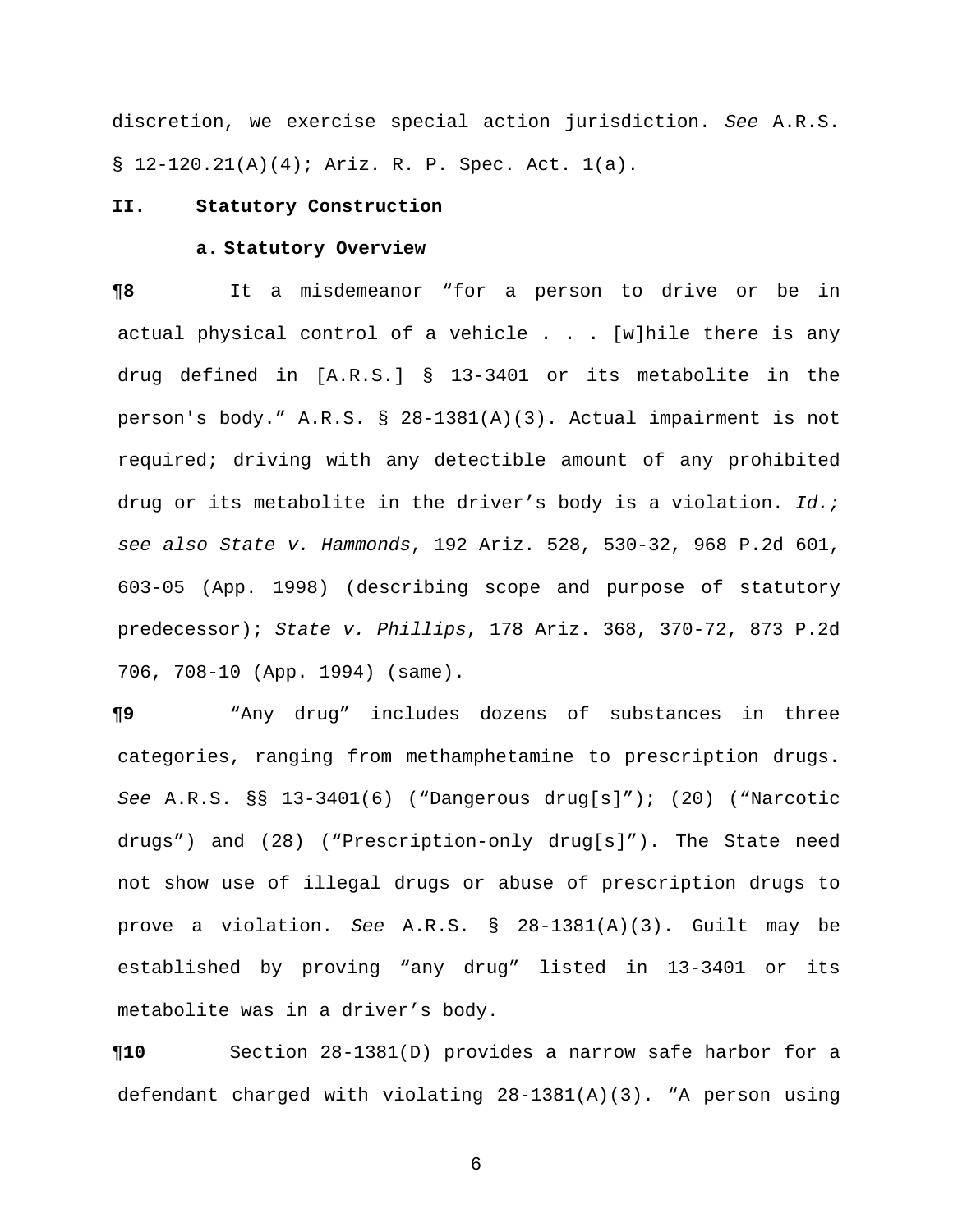a drug as prescribed by a medical practitioner licensed pursuant to [A.R.S. T]itle 32, [C]hapter 7 [podiatrist], 11 [dentist], 13 [medical doctor] or 17 [osteopath] is not guilty of violating" 28-1381(A)(3). A.R.S. § 28-1381(D). We are asked to decide whether 28-1381(D) is an affirmative defense, a justification defense or a defense that denies an element of the charge or responsibility.

**¶11** Fannin argues 28-1381(D) is a defense denying an element of the charge or responsibility as well as a justification defense or "akin to a justification" defense. Accordingly, Fannin claims the State has the burden to prove "beyond a reasonable doubt that the defendant did not act with justification." A.R.S. § 13-205(A). The State argues 28-1381(D) is an affirmative defense, meaning Fannin has the burden to prove "by a preponderance of the evidence" that he did not abuse prescription drugs. *Id.* Applying a *de novo* standard of review, we hold the superior court properly found 28-1381(D) is an affirmative defense requiring a defendant to prove by a preponderance of the evidence that he or she did not abuse prescription drugs.

## **b. Statutory Construction Principles**

**¶12** "Our primary goal in construing a statute is to determine and give effect to the intent of the legislature." *State v. Barraza*, 209 Ariz. 441, 444, ¶ 10, 104 P.3d 172, 175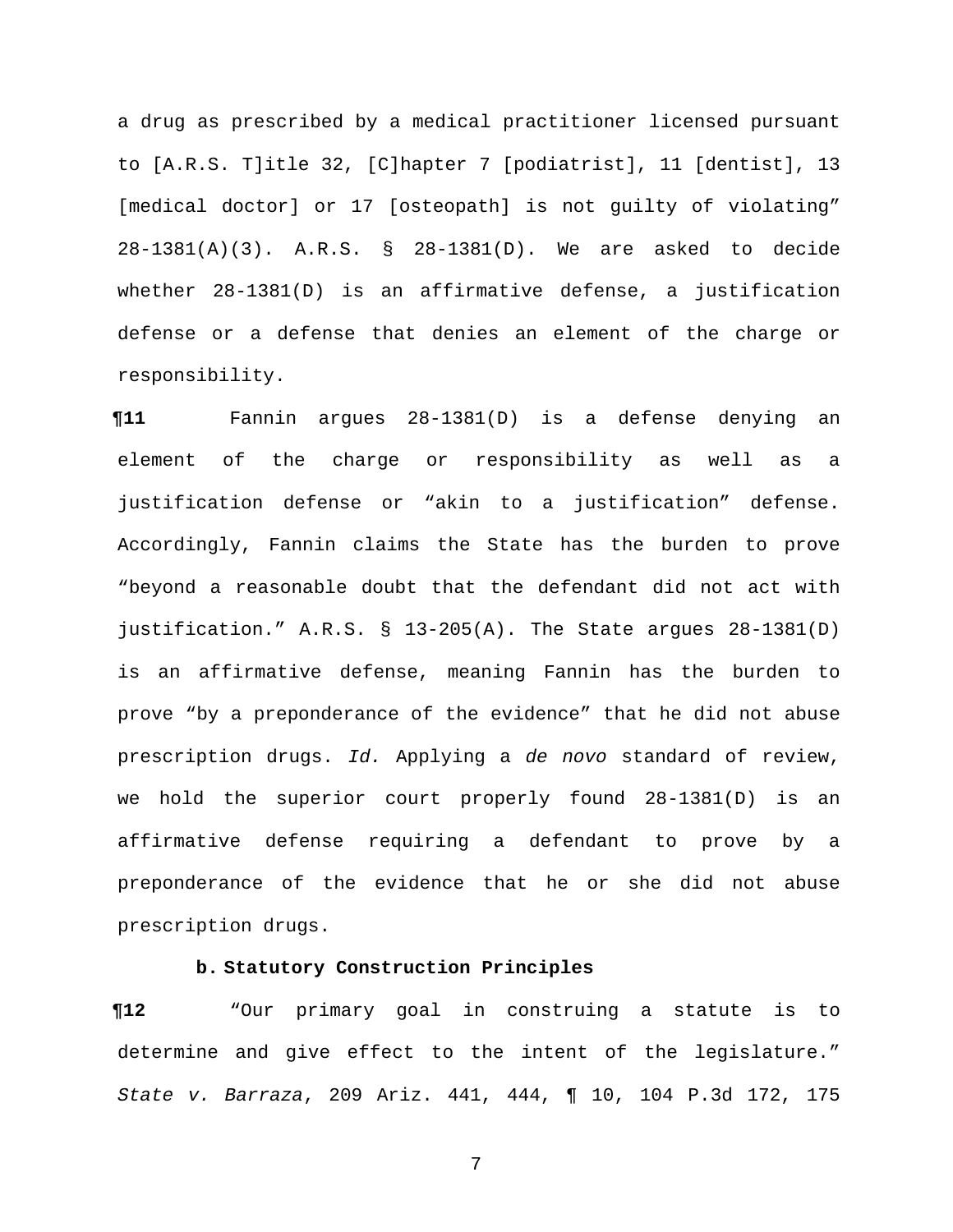(App. 2005). We look first and foremost to the language of the statute as the best evidence of the legislature's intent, and we will ascribe the plain meaning to that language unless the context suggests otherwise. *See Zamora v. Reinstein*, 185 Ariz. 272, 275, 915 P.2d 1227, 1230 (1996). "If ambiguity exists, we apply secondary principles of statutory construction and consider other relevant information, including the history, context, and spirit and purpose of the law, to glean legislative intent." *Vicari v. Lake Havasu City*, 222 Ariz. 218, 222, ¶ 13, 213 P.3d 367, 371 (App. 2009) (citations omitted).

#### **c. Statutory Defenses Applicable to Criminal Charges**

**¶13** Defenses to criminal charges under Arizona law are statutory. A.R.S. § 13-103(A); *State v. Cotton*, 197 Ariz. 584, 587 n.1, 5 P.3d 918, 921 n.1 (App. 2000) (noting 13-103 "abolish[ed] common law defenses"). Arizona's Criminal Code (A.R.S. Title 13) contains three types of defenses: (1) affirmative defenses (defenses "that attempt[] to excuse the criminal actions of the accused"); (2) justification defenses ("conduct that, if not justified, would constitute an offense but, if justified, does not constitute criminal or wrongful conduct"); and (3) defenses that deny an element of the charge or responsibility ("any defense that either denies an element of the offense charged or denies responsibility, including alibi, misidentification or lack of intent"). A.R.S. §§ 13-103(B),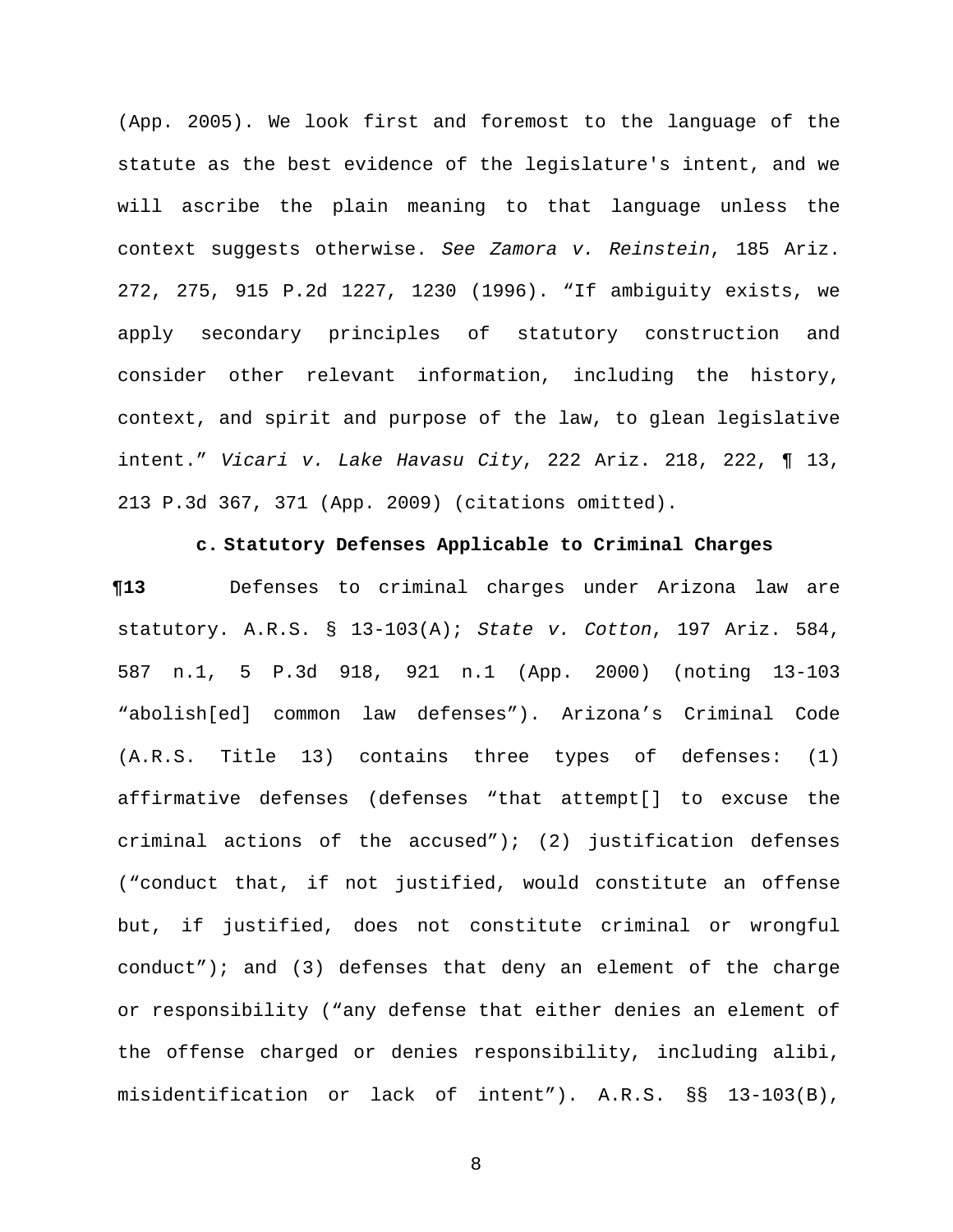$205(A)$ . These three types of defenses are mutually exclusive. A.R.S. §§ 13-103(B) ("Affirmative defense does not include any justification defense . . . or any defense that either denies an element of the offense charged or denies responsibility[.]"), 205(A) ("Justification defenses . . . are not affirmative defenses."). Accordingly, if a defense does not deny an element or responsibility and is not a justification defense, it is an affirmative defense. A.R.S. § 13-103(B). Analysis of these defenses shows that 28-1381(D) is an affirmative defense.

### **i. Defenses Denying an Element or Responsibility**

**¶14** A defense "that either denies an element of the offense charged or denies responsibility, including alibi, misidentification or lack of intent," A.R.S. § 13-103(B), asserts the State has failed to prove an element of a charged offense by proof beyond a reasonable doubt. *See, e.g., State v. Rodriguez*, 192 Ariz. 58, 63, ¶ 25, 961 P.2d 1006, 1011 (1998) ("A defendant is not required to prove an alibi; rather, the jury must acquit a defendant if the alibi evidence raises a reasonable doubt about whether the defendant committed the crime."); *State v. Rutledge*, 205 Ariz. 7, 10, ¶ 11, 66 P.3d 50,

<span id="page-8-0"></span> $\frac{1}{2}$  $^6$  We reject Fannin's contention that justification defenses and defenses that deny an essential element or responsibility are one type of defense, not two. By statute, these defenses are separated by the disjunctive "or," meaning they are two separate types of defenses. A.R.S. § 13-103(B).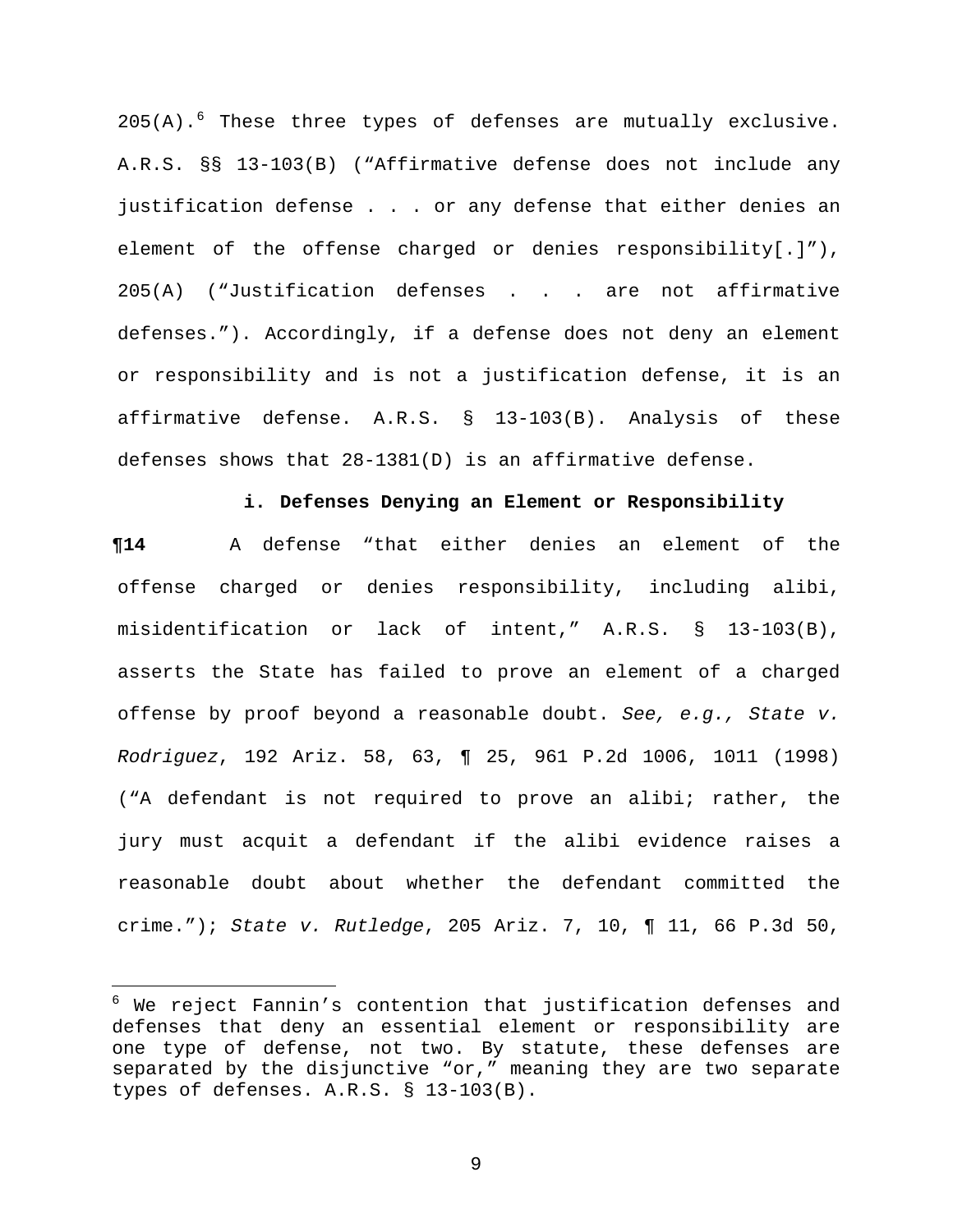53 (2003) (similar for misidentification).[7](#page-9-0) Fannin does not argue here that 28-1381(D) constitutes an element of an offense under  $28-1381(A)(3)$ . Nor does the language of  $28-1381(D)$  negate an element of such a charged offense. *See* Recommended Arizona Jury Instructions (Criminal) Statutory Instruction 28.1381(A)(3) (3d ed. 2010). Because successful invocation of 28-1381(D) does not turn on whether the State has proven the elements of a 28- 1381(A)(3) charge beyond a reasonable doubt, we conclude 28- 1381(D) is not a defense denying an element or responsibility within the meaning of A.R.S. § 13-103.

### **ii. Justification Defenses**

**¶15** "Justification defenses describe conduct that, if not justified, would constitute an offense but, if justified, does not constitute criminal or wrongful conduct." A.R.S § 13-205(A). Fannin first argues the "is not guilty" language in 28-1381(D) shows the provision is a justification defense or "akin to a justification defense." We disagree. When asserted successfully, each of the three types of defenses in the Criminal Code result

<span id="page-9-0"></span> $7<sub>1</sub>$ <sup>7</sup> The "denies responsibility" examples in 13-103(B) are not exclusive. Lack of a "voluntary act" and "mere presence" are other potential defenses denying responsibility. *See* A.R.S. § 13-201 (proof of "voluntary act" is a "minimum requirement for criminal liability"); *State v. Noriega,* 187 Ariz. 282, 284-87, 928 P.2d 706, 708-11 (App. 1996) (discussing "mere presence doctrine"). Each of these "denies responsibility" defenses asserts the State failed to prove a required element of a charged offense by proof beyond a reasonable doubt, not (as Fannin argues) that a defendant simply is not responsible for his or her actions.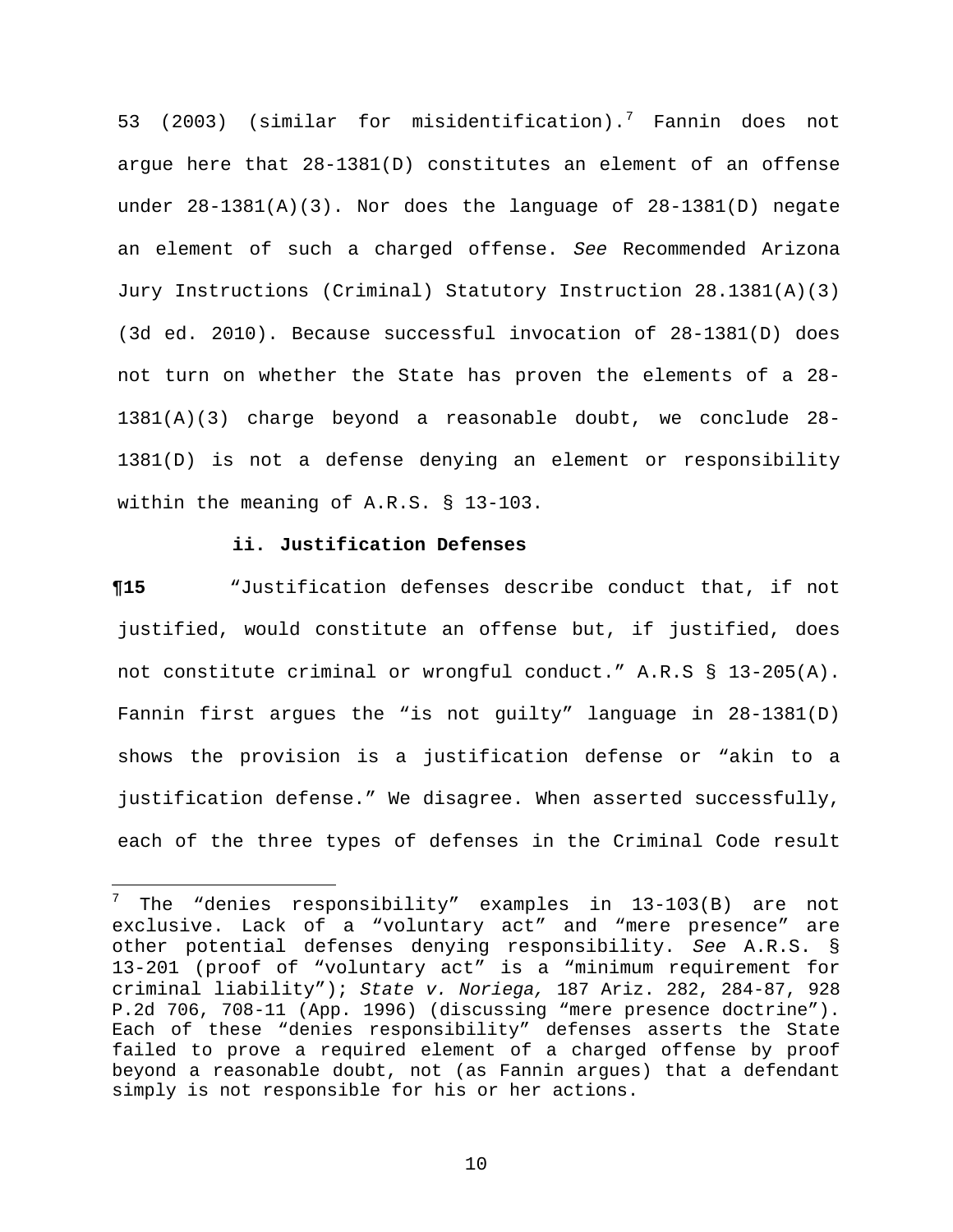in a "not guilty" verdict. Accordingly, the "is not guilty" language merely describes the result that can be obtained, not the type of defense 28-1381(D) represents.

**¶16** Prior to 2006, the burden and standard of proof for justification and affirmative defenses were identical: "[e]xcept as otherwise provided by law, a defendant shall prove any affirmative defense raised by a preponderance of the evidence, including any justification defense under [C]hapter 4 of" Title 13. A.R.S. § 13-205(A) (2005). In 2006, the legislature amended this provision to provide that, for those justification defenses, the State must prove beyond a reasonable doubt that the defendant did not act with justification. *See*  2006 Reg. Sess. S.B. 1145 (currently codified at A.R.S. § 13- 205(A)). In doing so, the legislature did not designate 28- 1381(D) a justification defense. *See* Final Amended Ariz. Sen. F. Sheet, 2006 Reg. Sess. S.B. 1145 (discussing justification defenses under Chapter 4 of Title 13, which do not contain or refer to 28-1381(D)).

**¶17** Although Fannin relies on comments made to lawmakers by a non-legislator when 28-1381(D) was amended in 2009**,** such statements are of little value. *See Hayes v. Continental Ins. Co.*, 178 Ariz. 264, 269-70, 872 P.2d 668, 673-74 (1994) ("When seeking to ascertain the intent of legislators, courts normally give little or no weight to comments made at committee hearings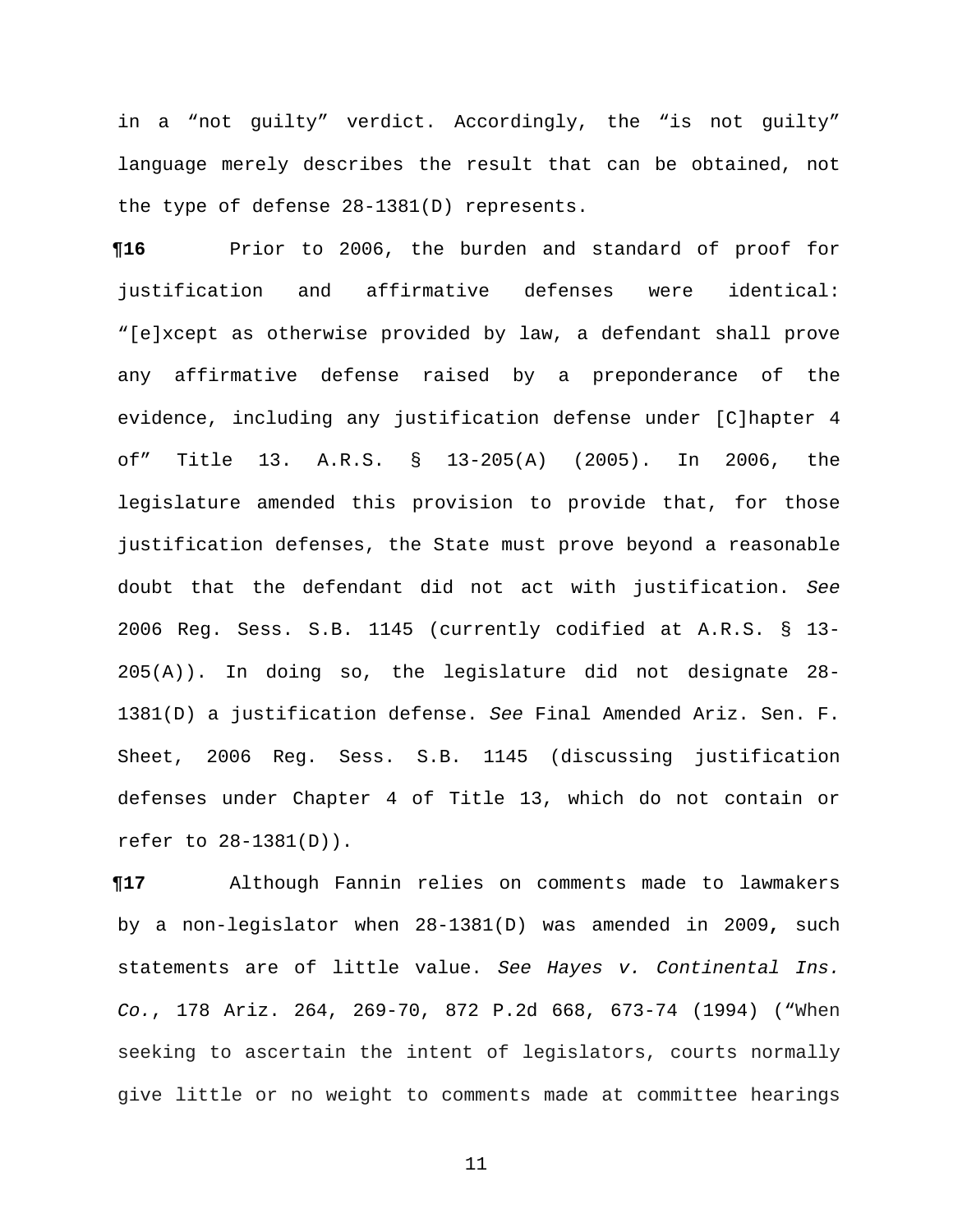by nonlegislators."); *see also Sempre Ltd. P'ship v. Maricopa County*, 225 Ariz. 106, 111, ¶¶ 20-22, 235 P.3d 259, 264 (App. 2010) (citing *Hayes*).[8](#page-11-0) The 2009 amendment added the word "as" so that 28-1381(D) begins "A person using a drug, *as* prescribed . . ." 2009 1st Reg. Sess. S.B. 1003 Ch. 124. The non-legislator's statement, as reflected in Senate minutes, supports Fannin's argument that the State has the burden to prove a driver was not using prescription drugs as prescribed for a 28-1381(A)(3) charge. There is, however, no indication the statement was adopted by the Senate, let alone the House of Representatives and the Governor. Even more critically, the 2009 amendment did not designate 28-1381(D) a justification defense.

**¶18** The Criminal Code indicates justification defenses are limited to those listed in Chapter 4 of Title 13. *See, e.g.,* A.R.S. §§ 13-103(B) (referencing "any justification defense pursuant to [C]hapter 4"), 13-205(A) (similar). The justification defenses in Chapter 4 address duress, necessity and when a person is allowed to use force against another. *See* A.R.S. §§ 13-401 to -412. By contrast, 28-1381(D) offers an exception to being found guilty under 28-1381(A)(3) when a defendant takes medication as prescribed. Section 28-1381(D) is

 $\overline{a}$ 

<span id="page-11-0"></span><sup>&</sup>lt;sup>8</sup> Fannin cites comments from this same non-legislator addressing 1992 amendments to 28-1381(D). Those statements were ambiguous at best, predate the 2006 amendments to 13-205 and are entitled to no weight. *Hayes*, 178 Ariz. at 269-70, 872 P.2d at 673-74.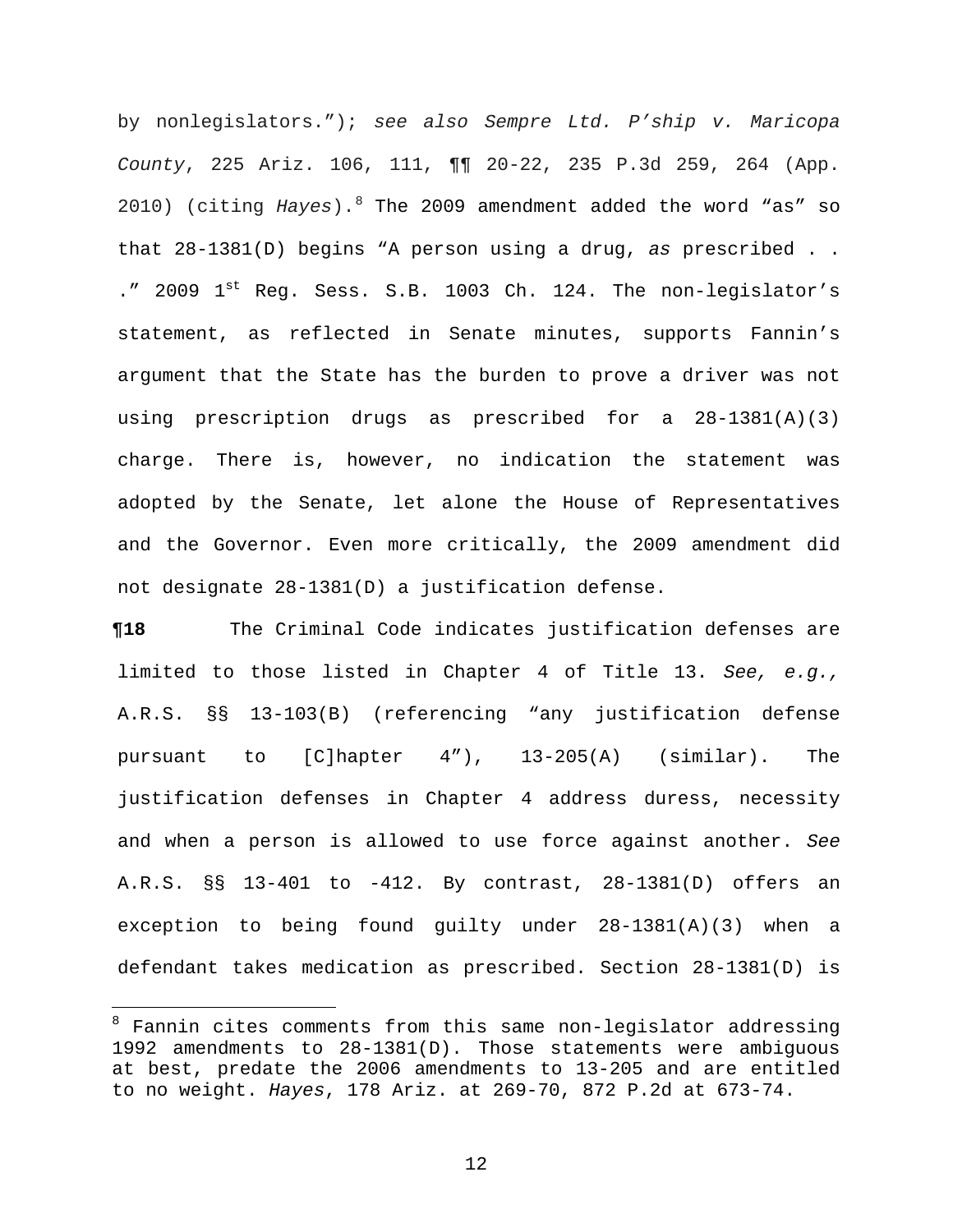vastly different in focus and scope than any of the Chapter 4 justification defenses in the Criminal Code.

**¶19** Moreover, Chapter 4 justification defenses only apply to charges under the Criminal Code; they do not apply to the Title 28 charges Fannin is facing. *See State v. Fell*, 203 Ariz. 186, 189, ¶ 13, 52 P.3d 218, 221 (App. 2002) ("[T]he legislature has not seen fit to extend [Chapter 4] justification defenses, including the necessity defense, to Title 28 offenses."). The parties do not cite, and we have not found, any Arizona case recognizing any justification defense outside of Chapter 4 of the Criminal Code or any justification defense applicable to any charge made outside of the Criminal Code. *See also id.* at 189, ¶ 12, 52 P.3d at 221 (noting defendant did "not cite, nor have we found, any Arizona case in which a justification defense has been used to defend against a non-Title 13 [Criminal Code] charge."). For these reasons, we conclude  $28-1381(D)$  is not a justification defense.

## **iii. Affirmative Defenses**

**¶20** An affirmative defense is "a defense that is offered and that attempts to excuse the criminal actions of the accused." A.R.S. § 13-103(B). On its face, 28-1381(D) excuses otherwise criminal conduct by a defendant. When the requisite facts are established, 28-1381(D) provides that a defendant who violates 28-1381(A)(3) is excused from that violation and found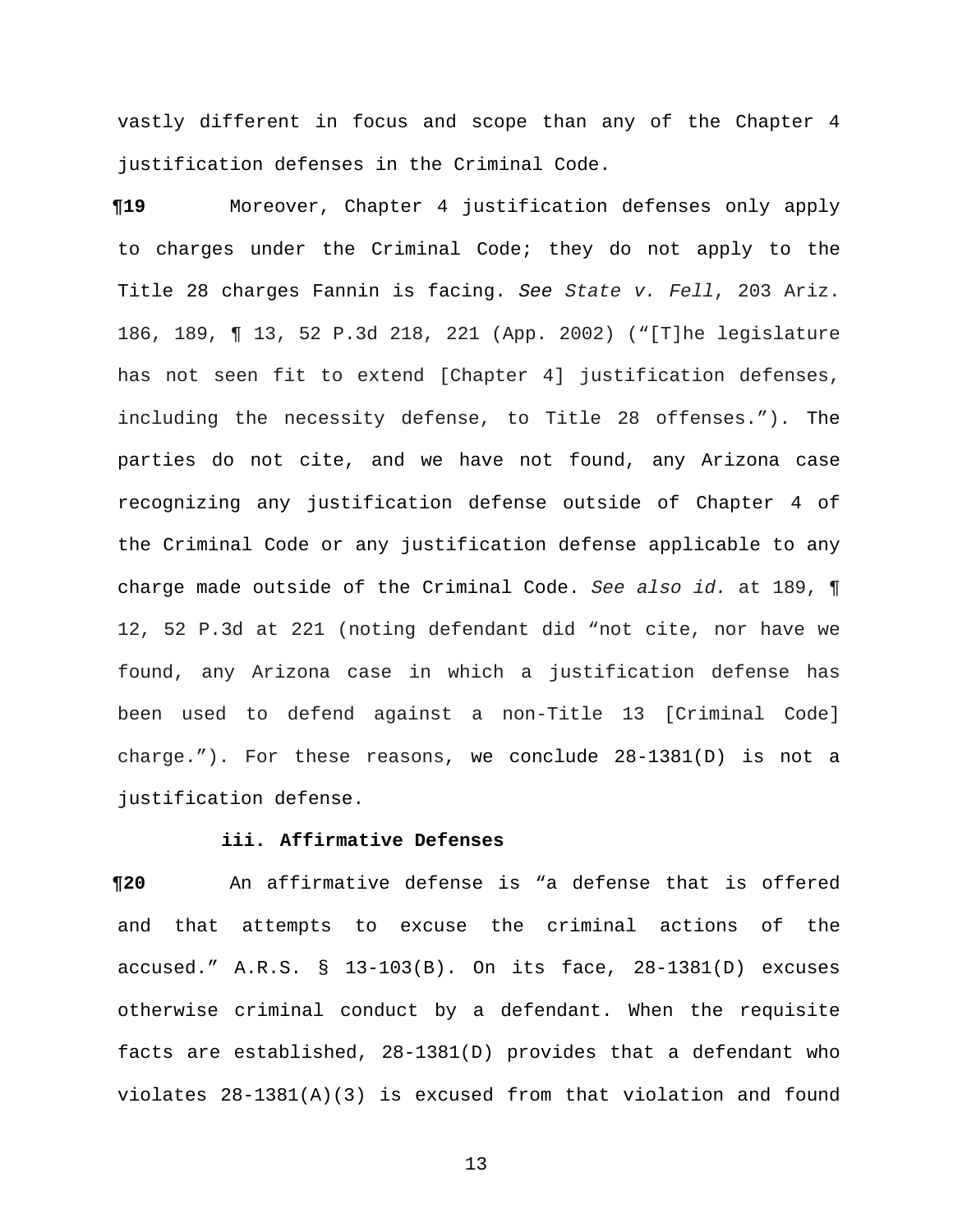"not guilty." That is precisely what an affirmative defense does. See A.R.S. § 13-103(B).

**¶21** Unlike justification defenses, affirmative defenses may be found outside of the Criminal Code. *See* A.R.S. § 13- 103(A) (affirmative defenses may be contained in the Criminal Code "or under another statute or ordinance"). By this express statutory directive, affirmative defenses may apply to Title 28 offenses like the 28-1381(A)(3) charge Fannin is facing.

**¶22** Finally, 28-1381(D) is an exception appearing in a different subsection than  $28-1381(A)(3)$ . A defendant "who relies upon an exception to a criminal statute made by a proviso or distinct clause has the burden of establishing and showing that she comes within the exception." *In re Appeal in Maricopa County Juvenile Action No. JT9065297*, 181 Ariz. 69, 82, 887 P.2d 599, 612 (App. 1994) (citing cases); *see also State v. Jung*, 19 Ariz. App. 257, 262, 506 P.2d 648, 653 (1973) ("[T]he state is not required to [prove] negative statutory exceptions — such exception is a matter of defense where it is not an ingredient of the offense."); *accord Hammonds*, 192 Ariz. at 532, ¶ 12, 968 P.2d at 605 (noting, in dicta, statutory predecessor to 28- 1381(D) "is an affirmative defense to a charge of driving with a drug or metabolite in the body."). For all of these reasons, we hold 28-1381(D) is an affirmative defense.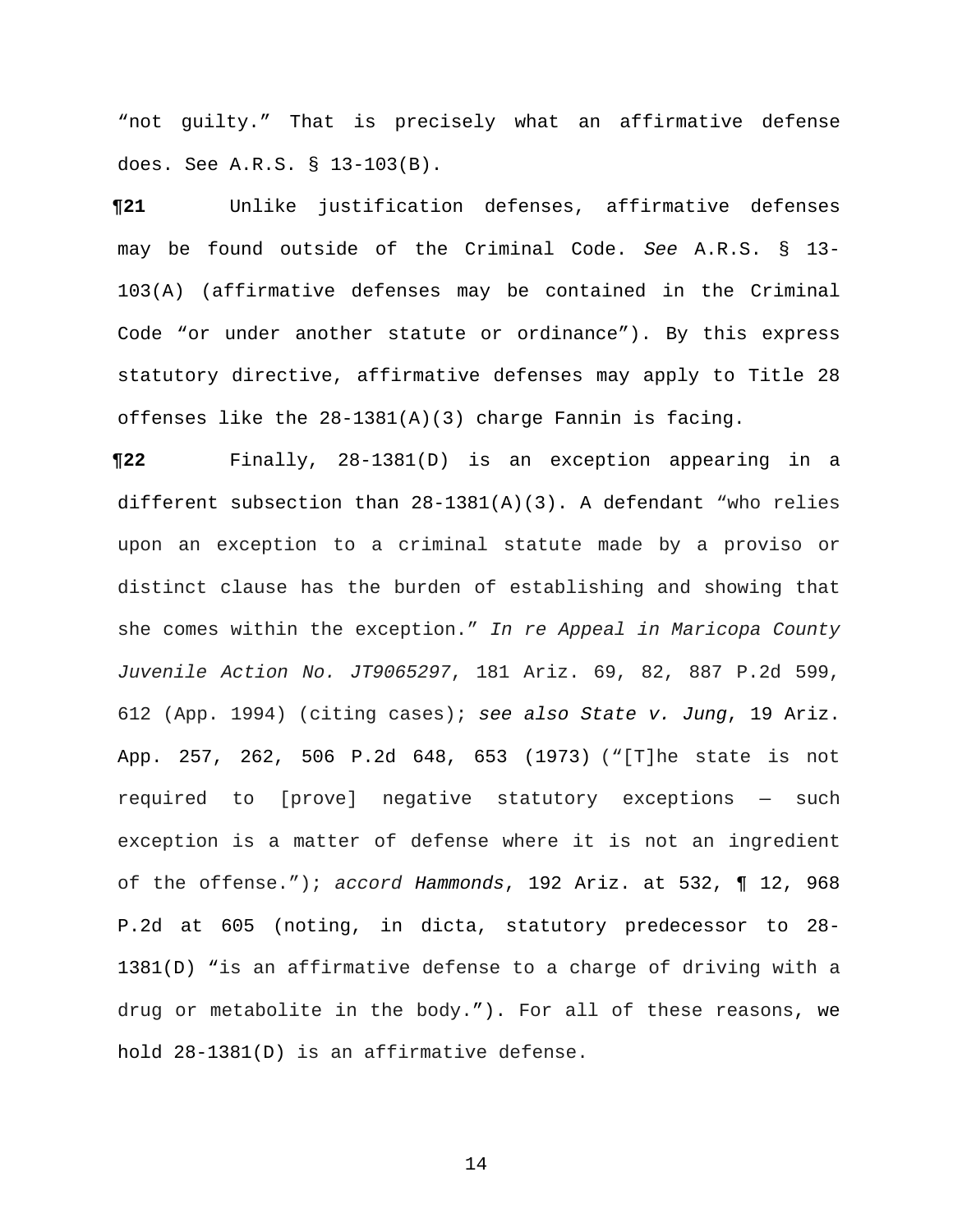#### **CONCLUSION**

**¶23** Given the language of A.R.S. § 28-1381(D), the limited nature of justification defenses in Chapter 4 and the other relevant statutory definitions in the Criminal Code, we hold 28- 1381(D) is an affirmative defense. The superior court properly found 28-1381(D) sets forth an affirmative defense, requiring Fannin to prove by a preponderance of the evidence that he used prescription drugs as prescribed by a licensed medical practitioner. Accordingly, although we accept jurisdiction, we deny relief.

> $/$  s  $/$   $\_\_$ SAMUEL A. THUMMA, Judge

CONCURRING:

/s/\_\_\_\_\_\_\_\_\_\_\_\_\_\_\_\_\_\_\_\_\_\_\_\_\_\_\_\_\_\_\_\_\_ DIANE M. JOHNSEN, Presiding Judge

**T H O M P S O N**, Judge, concurring.

**¶24** I agree with the majority's disposition on the merits. I write separately because I conclude that we have jurisdiction over this appeal.